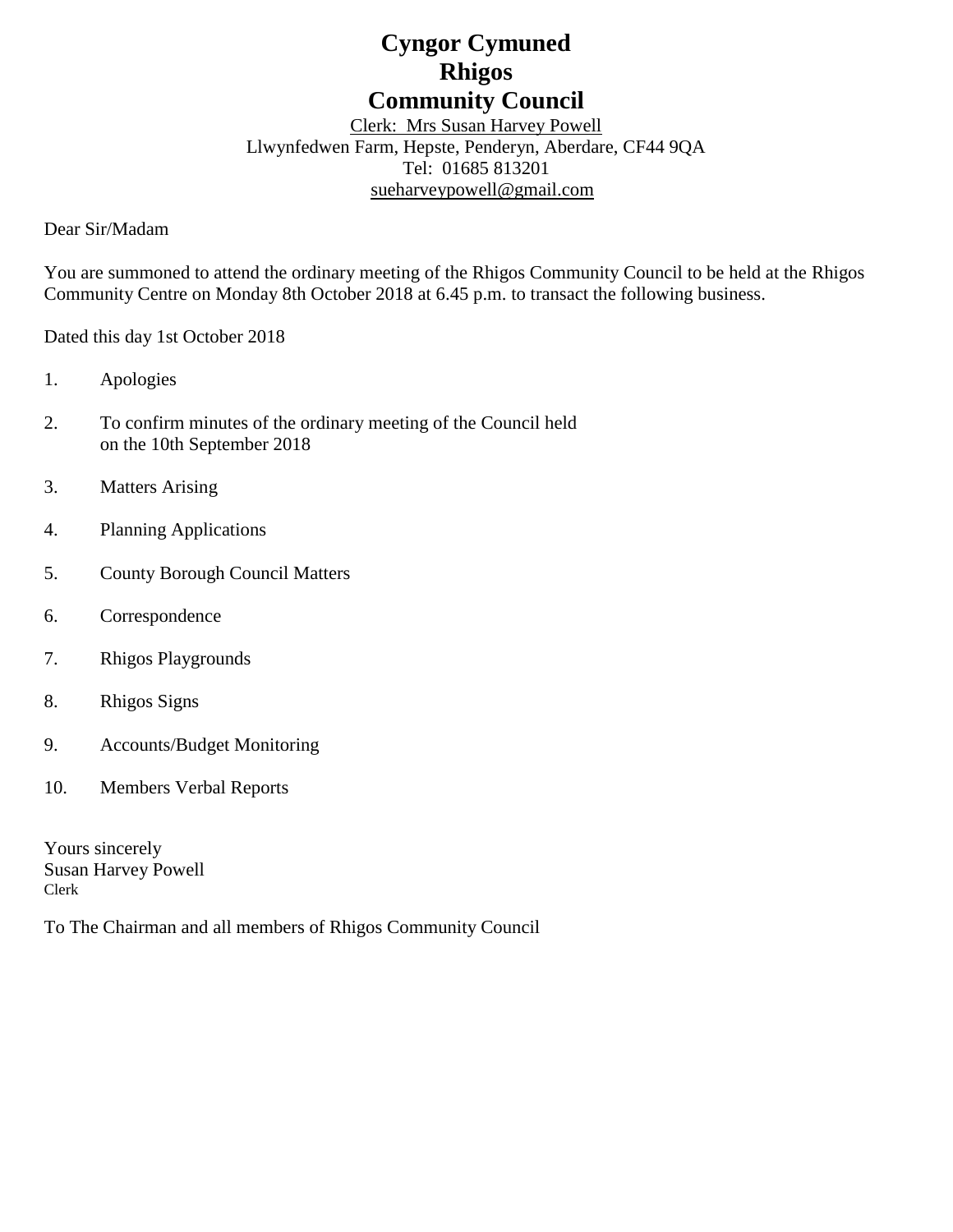# **Rhigos Community Council**

1

Minutes of the ordinary meeting of Rhigos Community Council held at Rhigos Community Centre on Monday 10th September 2018 at 6.45 p.m.

- Present: Cllrs. P Oliver, H Wagner, G Thomas, A Tobin, C Hopes, M Evans, S Maull O Morgan.
- Apologies: Cllr. M Smith

# **2018/79 Minutes**

It was resolved to confirm Minutes of the Ordinary Meeting of the Council held on 10th September 2018

**2018/80 Declaration of Interest**

2018/84 a Cllr. Oliver declared an interest and left the meeting as she is on the O.A.P. committee

# **2018/81 Matters Arising**

- a. Bike Track Cwm Hwnt nothing to report.
- b. Cemetery Paths 1 quote has been received, another 2 is needed.
- c. The new line has been marked out in the cemetery

# **2018/82 Planning**

It was resolved to note:

a. 28 Heol Esgyn - single storey extension

# **2018/83 County Borough Council Matters**

It was resolved that the following complaints be passed on to Councillor G Thomas for his attention.

- a. There are pot holes on the road between Halt road entrance and the underpass.
- b. There are 2 pot holes in the lane passed the Don café.
- c. Rubbish e.g. syringes and needles have benn dumped on the parish road.
- d. Cllr. Morgan reported that the hedges will be cut within the next 2 weeks, can the pavements be swept as there were complaints last year.
- e. The top end of the road at Heol y Bryn is breaking up.
- f. Small gas canisters have been found in the play area, Cllr. Maull has informed the police.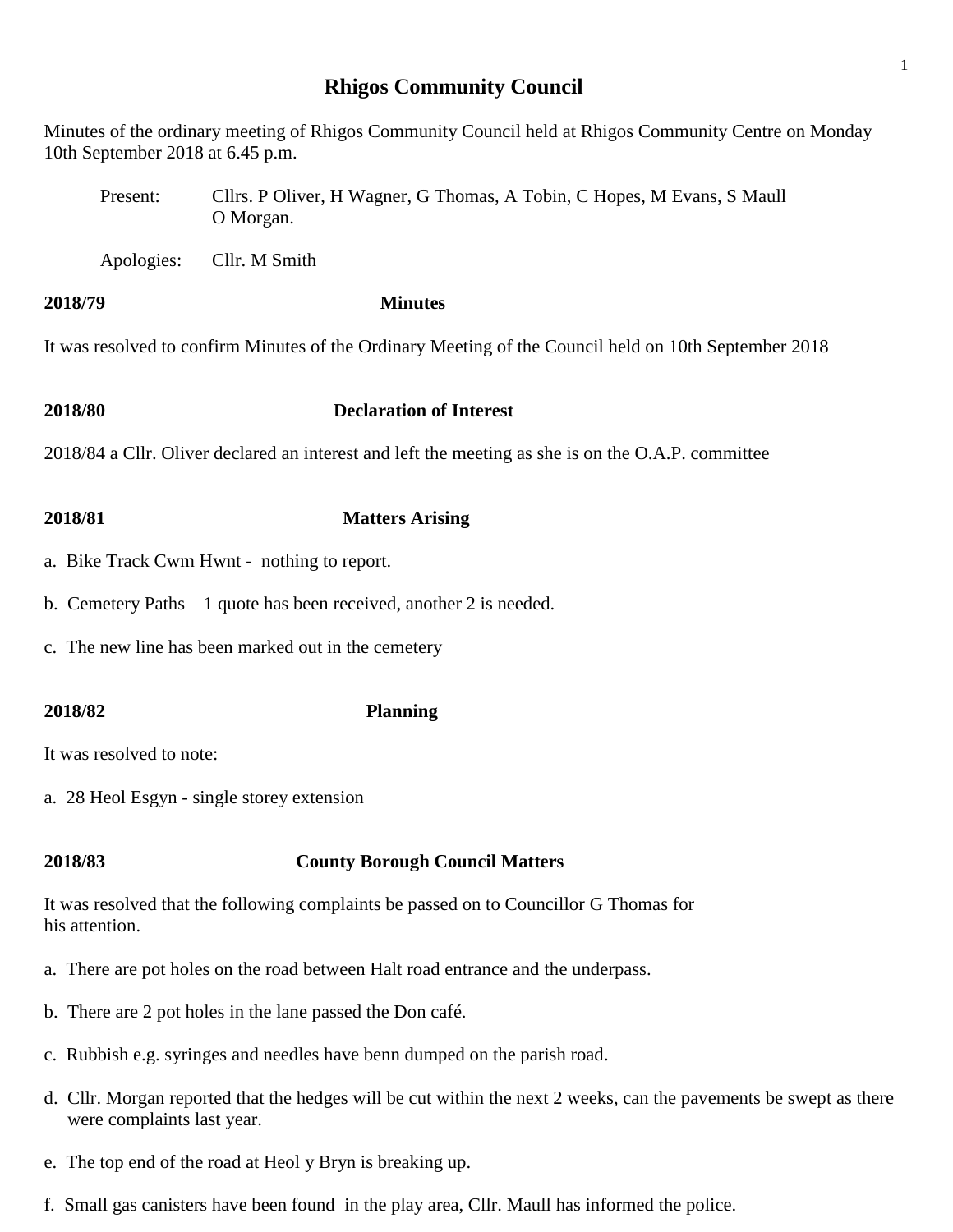- h. Water is holding on Heol Esgyn near the bus stop.
- i. A sign for a car boot sale on the Industrial estate has been put on Hirwaun roundabout.
- j. Can recycling bags be delivered to the community centre.

### **2018/84 Correspondence**

It was resolved to receive the following correspondence.

a. A letter from Rhigos O.A.P.'s has been received asking for financial help with transport for their trips. Cllr. Oliver declared an interest and left the meeting. Cllr. Evans proposed £300.00 seconded by Cllr. Wagner and agreed by all.

### **2018/85 Rhigos Playgrounds**

- a. The Old Adventure playground a grant application has been presented to Pen y Cymmoedd for tools and equipment. A site visit is being held on Wednesday at 7.00 p.m. for contractors interested in quoting for work. A constitution and Health & Safety policy have been put in place.
- b. The disabled slide in the play area has a broken step. Cllr. Evans has informed RCT who will attend to it this week.

## **2018/86 Rhigos Signs**

The signs are ready to be erected, Cllr. Morgan will obtain quotes for the work.

### **2018/87 Accounts**

2015/16 Audit Report

Internal Audit Engagement Letter - implemented Internal Auditor Appointment Minute reference - implemented Minuting Approval of Annual Return - noted

| B Gas             | £82.33  |
|-------------------|---------|
| Rhigos O A P.     | £300.00 |
| RТ                | £132.48 |
| Sign of The Times | £540.00 |
| Wages and tax     | £430.11 |

| <b>Current Account</b>       | £12405.08 |
|------------------------------|-----------|
| <b>High Interest Account</b> | £3810.98  |
| Field Account                | £4054.07  |
| Croesffordd Account          | £2562.23  |